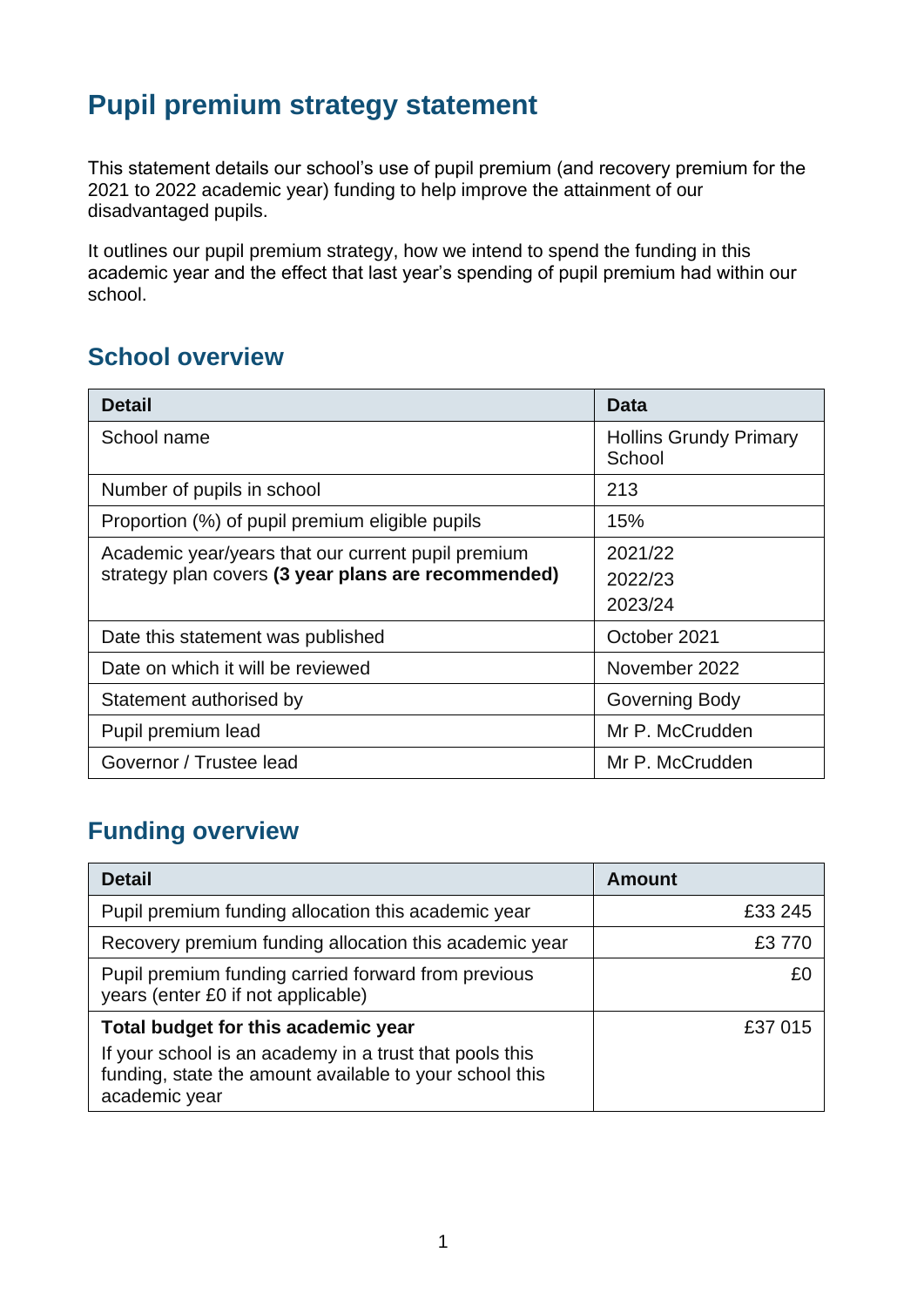# **Part A: Pupil premium strategy plan**

## **Statement of intent**

- We aim for our disadvantaged children to achieve their full potential and for there to be no academic gap between disadvantaged and non-disadvantaged pupils. We aim for disadvantaged children to be equally well prepared for the next stage of their education as their non-disadvantaged peers.
- We provide targeted support from school staff to address gaps in learning and address areas of need with regard to pupil's emotional wellbeing. Attendance is monitored closely with high expectations for all children.
- We aim to know our children and their families' needs very well and understand that all children and their families have individual strengths and barriers to their learning, engagement and achievement. We address their needs individually and have high aspirations for all children.

## **Challenges**

This details the key challenges to achievement that we have identified among our disadvantaged pupils.

| <b>Challenge</b><br>number | <b>Detail of challenge</b>                                                                                                                     |
|----------------------------|------------------------------------------------------------------------------------------------------------------------------------------------|
|                            | Prior attainment of our disadvantaged children is low; 37% have an<br>identified SEND need.                                                    |
|                            | Attendance of disadvantaged children lags behind that of non-<br>disadvantaged children by 4% (2020/21 academic year).                         |
|                            | Many of our disadvantaged children display increased SEMH needs due<br>to the social and financial disruption caused by the Covid-19 pandemic. |

### **Intended outcomes**

This explains the outcomes we are aiming for **by the end of our current strategy plan**, and how we will measure whether they have been achieved.

| <b>Intended outcome</b>                                                                             | <b>Success criteria</b>                                                                                                               |
|-----------------------------------------------------------------------------------------------------|---------------------------------------------------------------------------------------------------------------------------------------|
| To narrow the academic achievement gap<br>between disadvantaged and non-<br>disadvantaged learners. | Over time the attainment gap (RWrMa at the<br>end of KS2) between disadvantaged and<br>non-disadvantaged children reduces to<br>zero. |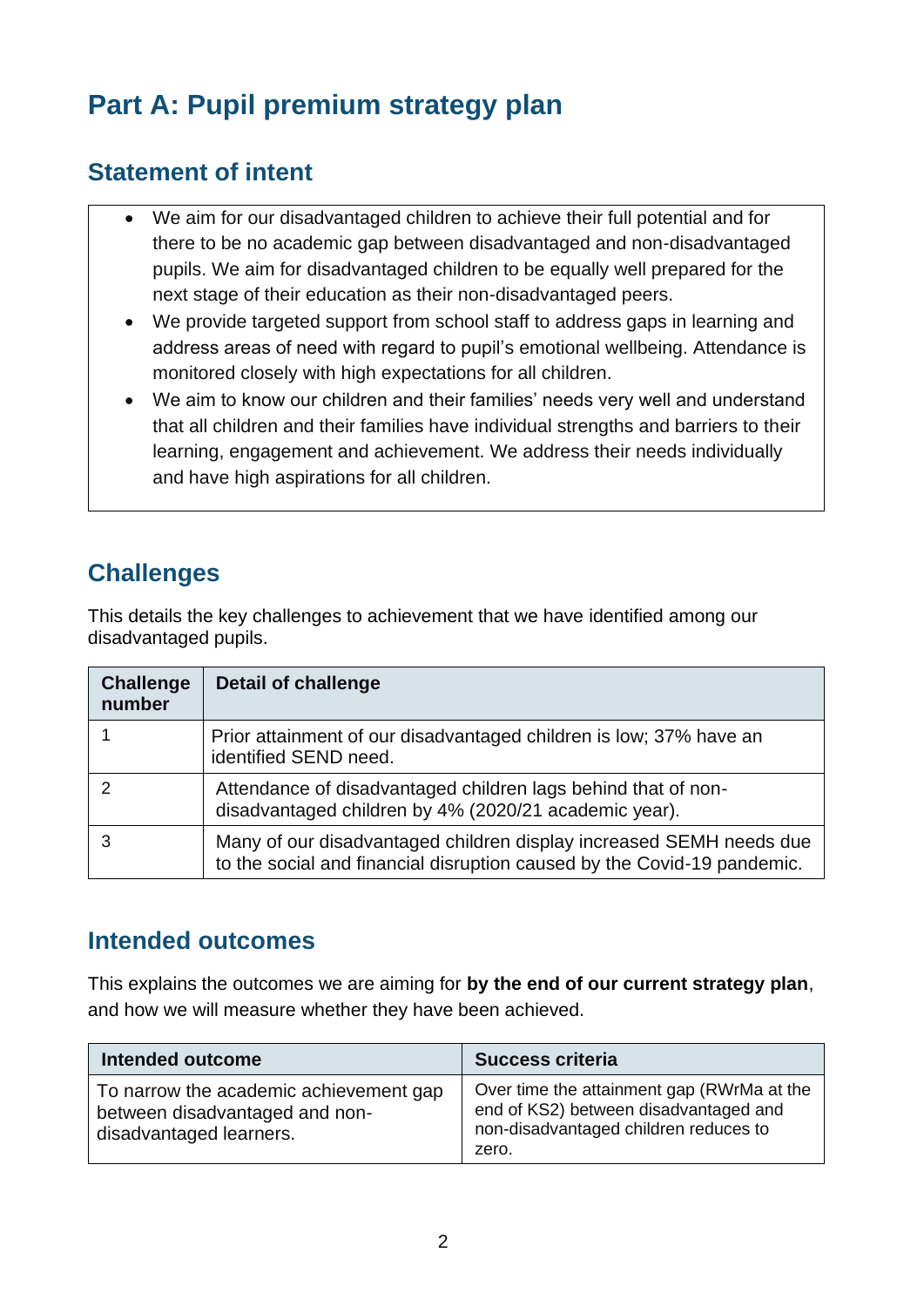| To narrow the gap in attendance rates                                         | Attendance rates for disadvantaged children                                                                        |
|-------------------------------------------------------------------------------|--------------------------------------------------------------------------------------------------------------------|
| between disadvantaged and non-                                                | are within 1% of that of non-disadvantaged                                                                         |
| disadvantaged learners.                                                       | children.                                                                                                          |
| To address the SEMH needs of all learners<br>including disadvantaged learners | 80% of children who have had a SEMH<br>intervention have a reduced SDQ score<br>when the intervention is complete. |

## **Activity in this academic year**

This details how we intend to spend our pupil premium (and recovery premium funding) **this academic year** to address the challenges listed above.

#### **Teaching (for example, CPD, recruitment and retention)**

Budgeted cost: £ 2100

| <b>Activity</b>            | <b>Evidence that supports this</b><br>approach                                                           | <b>Challenge</b><br>number(s)<br>addressed |
|----------------------------|----------------------------------------------------------------------------------------------------------|--------------------------------------------|
| Read Write Inc<br>training | <b>EEF Teaching &amp; Learning Toolkit</b><br>indicates that phonic teaching is low<br>cost, high impact |                                            |

#### **Targeted academic support (for example, tutoring, one-to-one support structured interventions)**

Budgeted cost: £ 17,457.50

| <b>Activity</b>                                                                 | <b>Evidence that supports this</b><br>approach                                                                   | <b>Challenge</b><br>number(s)<br>addressed |
|---------------------------------------------------------------------------------|------------------------------------------------------------------------------------------------------------------|--------------------------------------------|
| Targeted group teaching<br>by an experienced<br>member of the teaching<br>staff | <b>EEF Teaching &amp; Learning Toolkit</b><br>indicates that one to one tuition is<br>moderate cost, high impact |                                            |

#### **Wider strategies (for example, related to attendance, behaviour, wellbeing)**

Budgeted cost: £ 17,457.50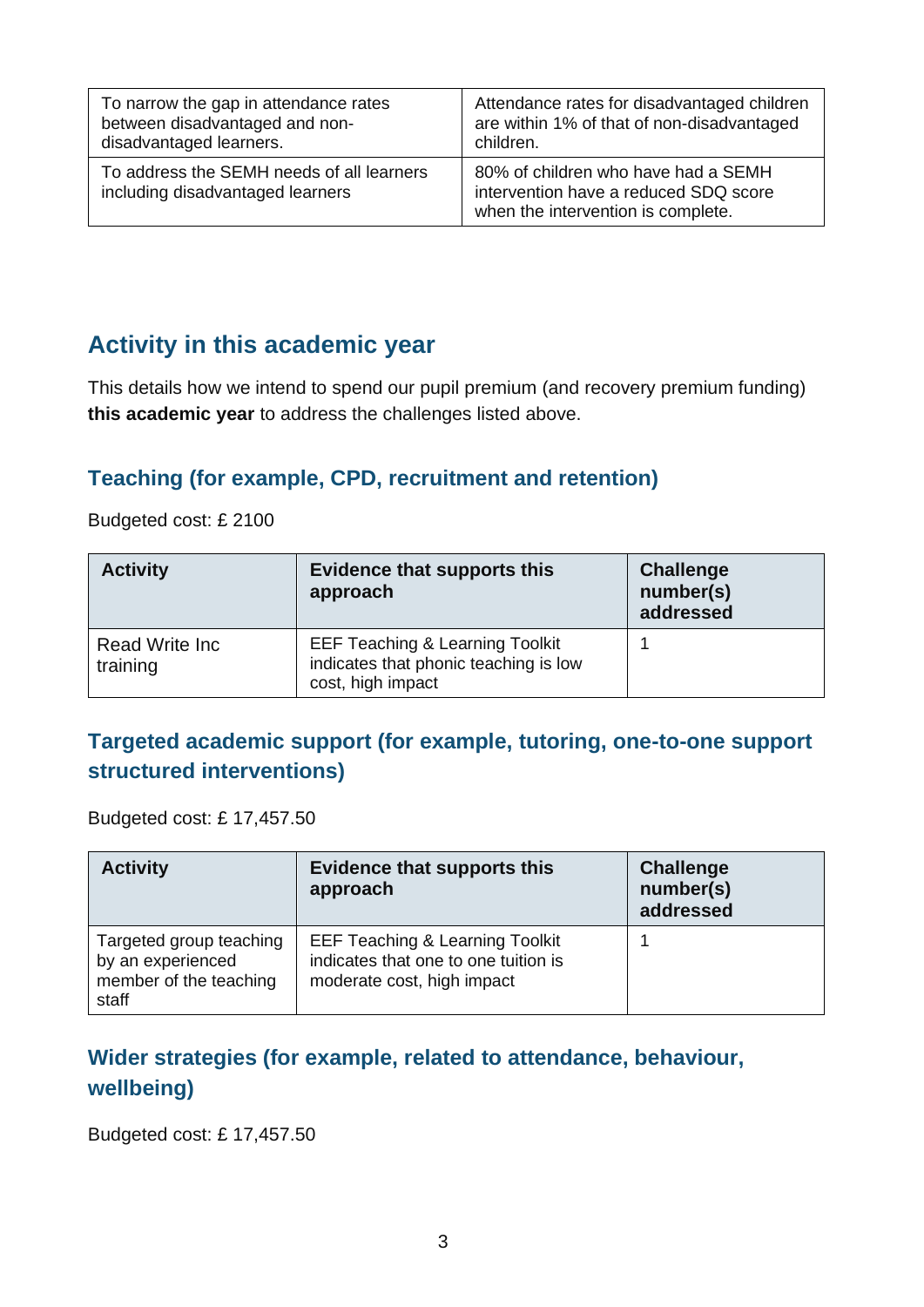| <b>Activity</b>                         | <b>Evidence that supports this</b><br>approach                                                                                                                                                    | <b>Challenge</b><br>number(s)<br>addressed |
|-----------------------------------------|---------------------------------------------------------------------------------------------------------------------------------------------------------------------------------------------------|--------------------------------------------|
| Attendance time for JR                  | <b>EEF Teaching &amp; Learning Toolkit</b><br>indicates that parental support and<br>intervention is very low cost, moderate<br>impact                                                            | 2                                          |
| <b>SEMH</b> interventions by<br>DH & JR | <b>EEF Teaching &amp; Learning Toolkit</b><br>indicates that small group tuition is low<br>cost, moderate impact.<br>Diagnostic assessments are used to<br>identify how best to support children. | 3                                          |

# **Total budgeted cost: £ 37,015**